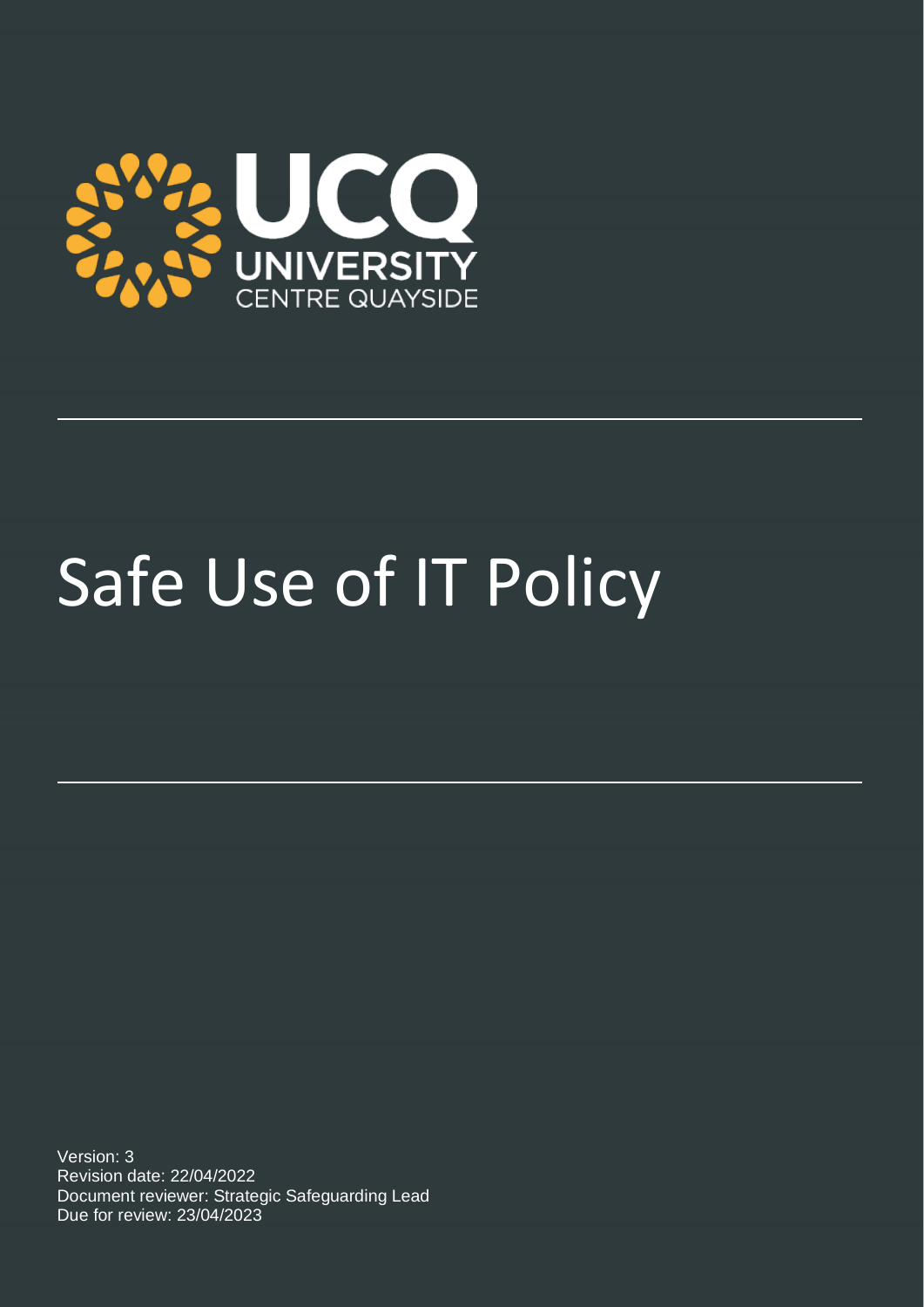

## **Table of Contents**

| 4.  |  |
|-----|--|
| 5.  |  |
| 6.  |  |
| 7.  |  |
| 8.  |  |
| 9.  |  |
| 10. |  |
| 11. |  |
| 12. |  |
| 13. |  |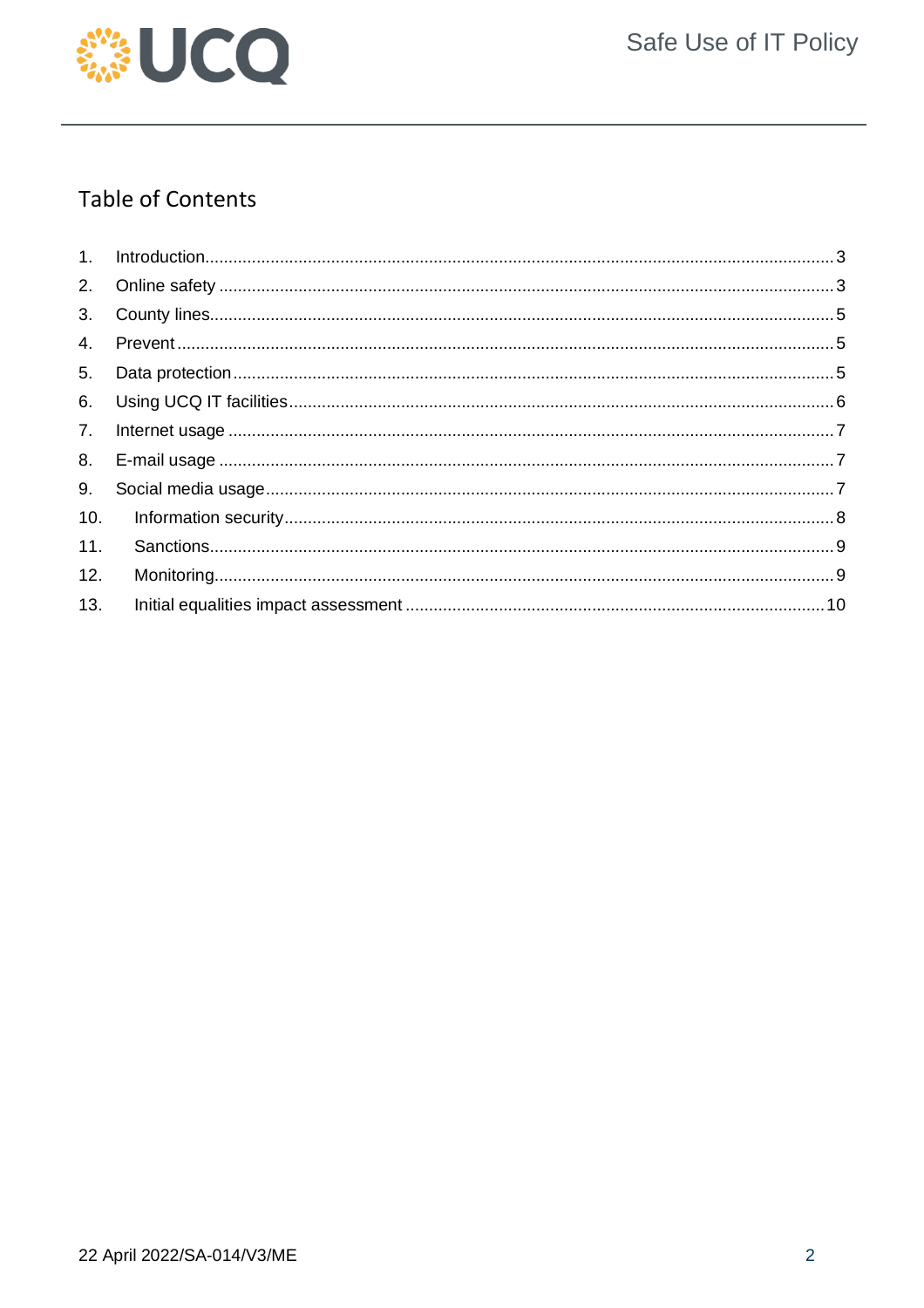

## <span id="page-2-0"></span>1. Introduction

- 1.1 University Centre Quayside (UCQ) fully recognise their responsibilities to safeguard all students and is committed to providing a safe environment for study and work, including a safe online environment. UCQ will do all that it can to support its students and staff to stay safe online and to satisfy its wider duty of care. This policy encompasses both online safety and acceptable use of IT.
- 1.2 Staying safe online is defined for the purpose of this document as the process of limiting the risks to children, young people and vulnerable adults when using internet, digital and mobile technologies through a combined approach of policies and procedures, infrastructure and education. The breadth of issues within online safety is considerable, but can be categorised into three main areas of risk:
	- 1.2.1 Content being exposed to illegal, inappropriate or potentially harmful material such as exposure to age-inappropriate material, illegal or extremist content and misinformation
	- 1.2.2 Contact being subjected to harmful online interaction with other users such as grooming, radicalisation, fraud, scams and/or cyberbullying
	- 1.2.3 Conduct personal online behaviour that increases the likelihood of, or causes, harm such as sharing personal information, sharing location and addiction
- 1.3 Where required, laptops or tablets are provided and maintained for the benefit of all students. Students are encouraged to use and enjoy these resources and to ensure that they remain available to all. Any damage, malicious alteration or inappropriate use of the computer equipment may harm their education and that of other students.
- 1.4 To protect all in its care, UCQ must insist that all students adhere to its rules for the acceptable use of IT equipment.

## <span id="page-2-1"></span>2. Online safety

- 2.1 Digital skills are an essential skill for life and employment; ICT presents both risks and benefits to its users. The use of technology has become a significant component of many safeguarding issues including exploitation, radicalisation and abuse. Risks can arise from various ICT platforms, below is a non-exhaustive list of different platforms and their associated risks.
	- 2.1.1 Use of internet technologies on any device. Risks associated with accessing inappropriate or illegal content, online fraud and scams, grooming and radicalisation, malware and viruses or online gambling sites.
	- 2.1.2 Social media and messaging platforms. Risks associated with sharing personal information and damaging their digital footprint, location sharing, privacy settings, cyberbullying, trolling and online negativity and abuse, the sharing of "fake news" (disinformation and misinformation), grooming, radicalisation and "catfishing".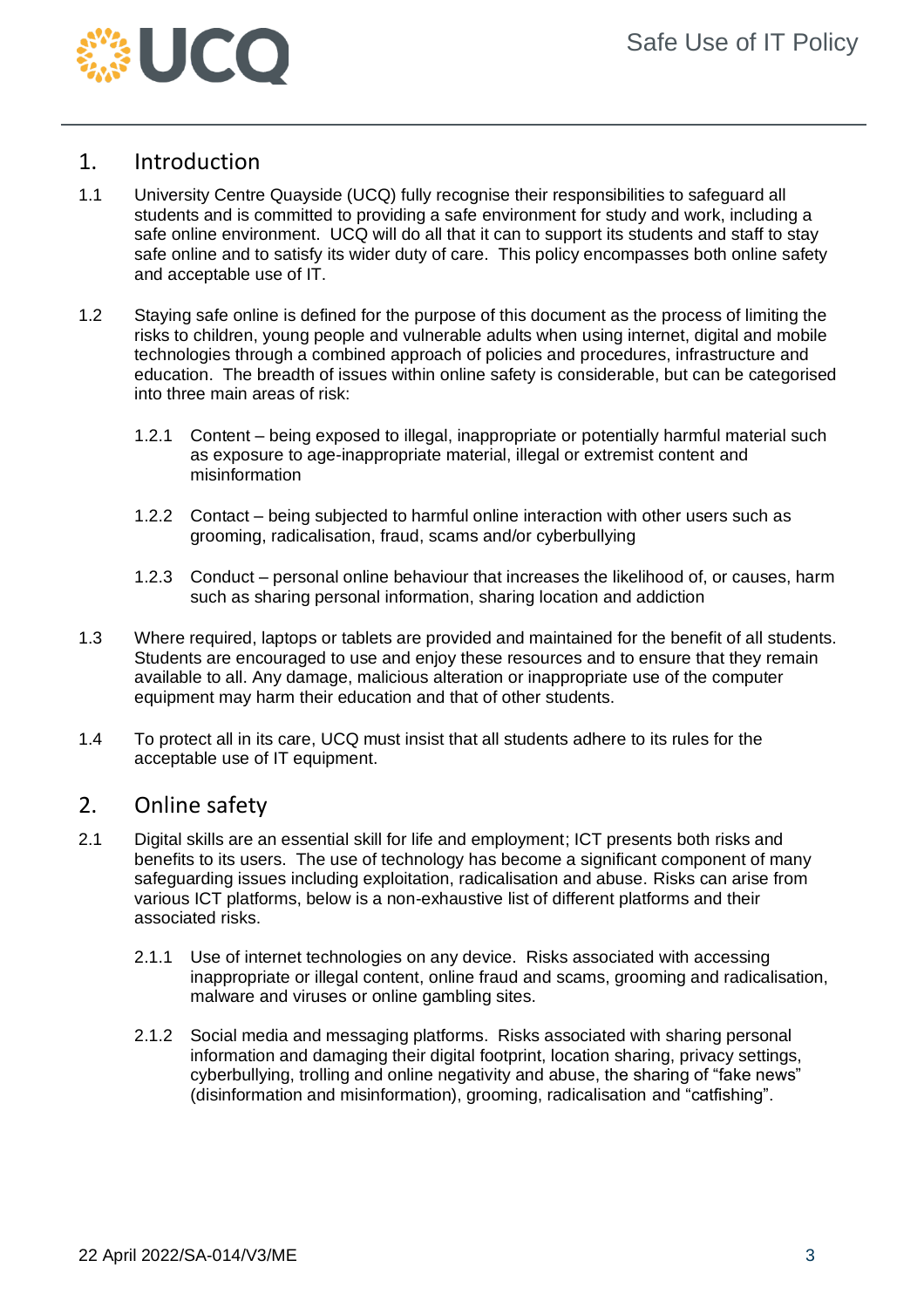

- 2.1.3 Online gaming on multiple platforms including mobile apps, consoles, computers, social media, VR and TV. Risks associated with harmful addictions, grooming, radicalisation, age-inappropriate content, in-game purchases, privacy settings, links to gambling such as "loot boxes".
- 2.1.4 Livestreaming services on multiple social media platforms including YouTube. Risks associated with sharing personal information, damaging digital footprint, location sharing and lack of control of content sharing.
- 2.1.5 Use of mobile phones text messaging services. Risks associated with bullying and harassment, grooming, sexting, sharing indecent images and 'county lines'.
- 2.1.6 Use of email. Risks associated with bullying and harassment, phishing and spoofing.
- 2.2 UCQ has a number of measures in place to safeguard students and staff. These include:
	- 2.2.1 UCQ ICT facilities and networks are safe and secure, with up-to-date security measures and software in place. The necessary filters are in place to prevent staff and students from accessing extremist and inappropriate materials on UCQ networks.
	- 2.2.2 UCQ sets out to educate staff and students regarding the risks and ensure that all are aware of safe online behaviour. As a minimum, this is covered with all students during their induction.
	- 2.2.3 All students and staff to adhere to acceptable use of IT. For staff, this is laid out in GP-013 Staff Handbook Appendix E: Communications and IT. For students, this is laid out in this policy paragraphs 6-10.
	- 2.2.4 Staff are trained to recognise the signs of inappropriate behaviour or concerns regarding their students and report any concerns in line with SA-002 Safeguarding Policy.
	- 2.2.5 Any reports of e-safety incidents will be acted upon immediately to prevent, as far as reasonably possible, any harm or further harm occurring. Action following the report of an incident might include disciplinary action, sanctions as described in paragraph 11, reports to external agencies as appropriate, review of internal procedures and support for affected individuals.
- 2.3 Useful websites include:

UK Safer Internet Centre<br>
Child Exploitation and Online Protection Centre<br>
www.ceop.police.uk Child Exploitation and Online Protection Centre CEOP's Think You Know [www.thinkuknow.co.uk](http://www.thinkuknow.co.uk/) Get Safe Online [www.getsafeonline.org](http://www.getsafeonline.org/) Internet Matters [www.internetmatters.org](http://www.internetmatters.org/)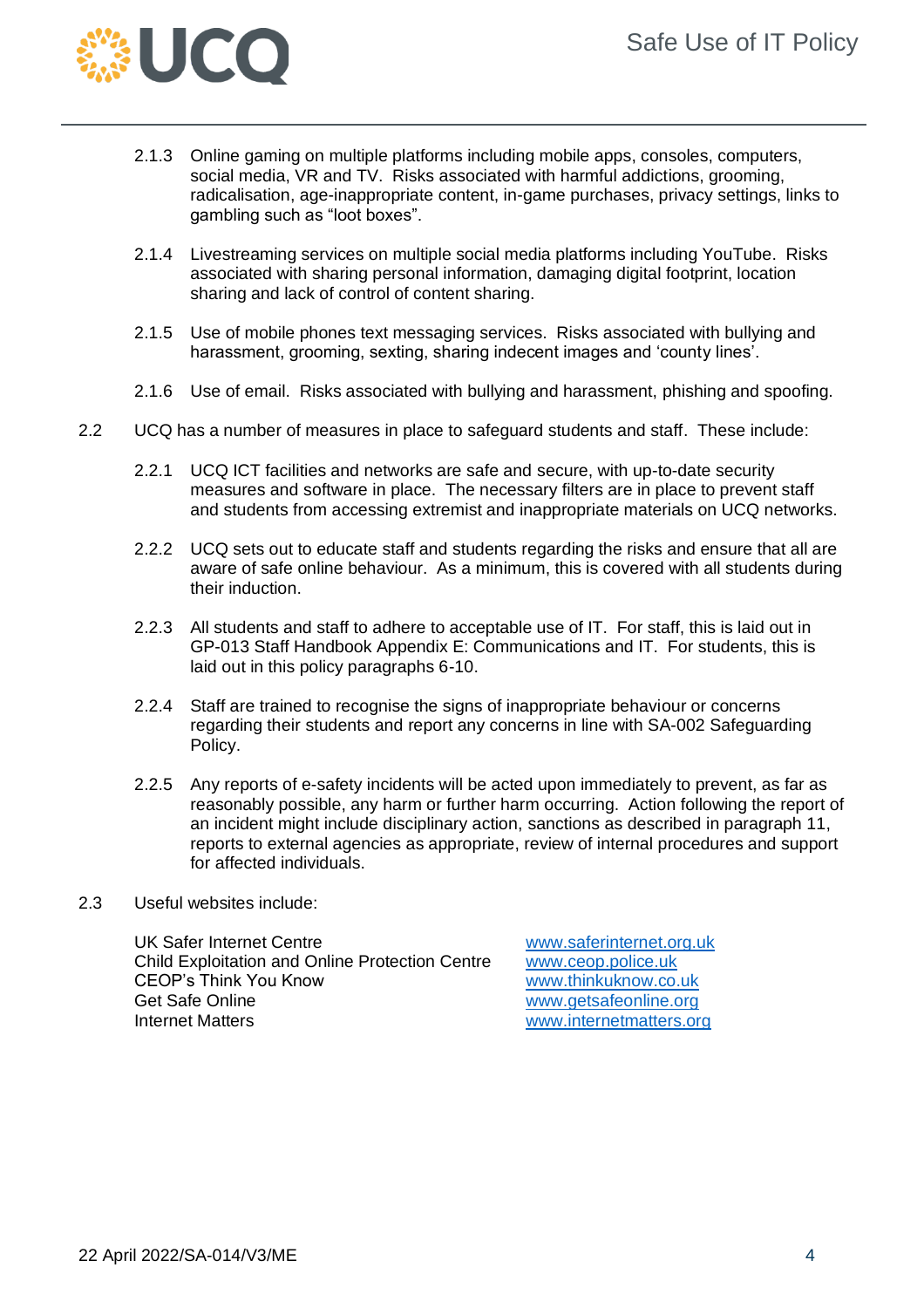

## <span id="page-4-0"></span>3. County lines

- 3.1 County lines is a term used to describe gangs or organised criminal networks involved in exporting illegal drugs into one or more importing areas, using dedicated mobile phone lines known as 'county lines' or 'deal lines'. The 2016 NCA report *'County Lines Gang Violence, Exploitation & Drug Supply'* reports that 80% of areas surveyed saw the exploitation of children and vulnerable adults by gangs. Children as young as 11 can be recruited. Gangs typically recruit and exploit vulnerable people using:
	- 3.1.1 coercion
	- 3.1.2 deception
	- 3.1.3 intimidation and threats
	- 3.1.4 violence
	- 3.1.5 debt bondage
	- 3.1.6 grooming
- 3.2 Whilst most initial contact is carried out on the street and in schools, groups have been known to use social media to entice vulnerable people in. Students should consult with UCQ staff if they have been contacted by a person not known to them or if they feel they have been targeted by one of these groups.

#### <span id="page-4-1"></span>4. Prevent

- 4.1 Section 26 of the Counter-Terrorism and Security Act 2015 (the Act) places a duty on certain bodies, including further and higher education institutions, to have due regard to the need to prevent people from being drawn into terrorism.
- 4.2 The internet, social media, and text messaging can be useful tools to reach out to young and vulnerable people to communicate extremist messages. All students should be aware of this threat and contact the UCQ Safeguarding Team as soon as possible if they, or someone they know, are engaging or asked to engage, in extremist activity online.

## <span id="page-4-2"></span>5. Data protection

5.1 UCQ complies with the Data Protection Act 2018 and GDPR by ensuring the personal student data is collected and processed lawfully, is processed in a manner that ensures data is secure and kept in a form which permits identification of data subjects for no longer than is necessary. UCQ's compliance is set out in DA-001 Data and Privacy Policy.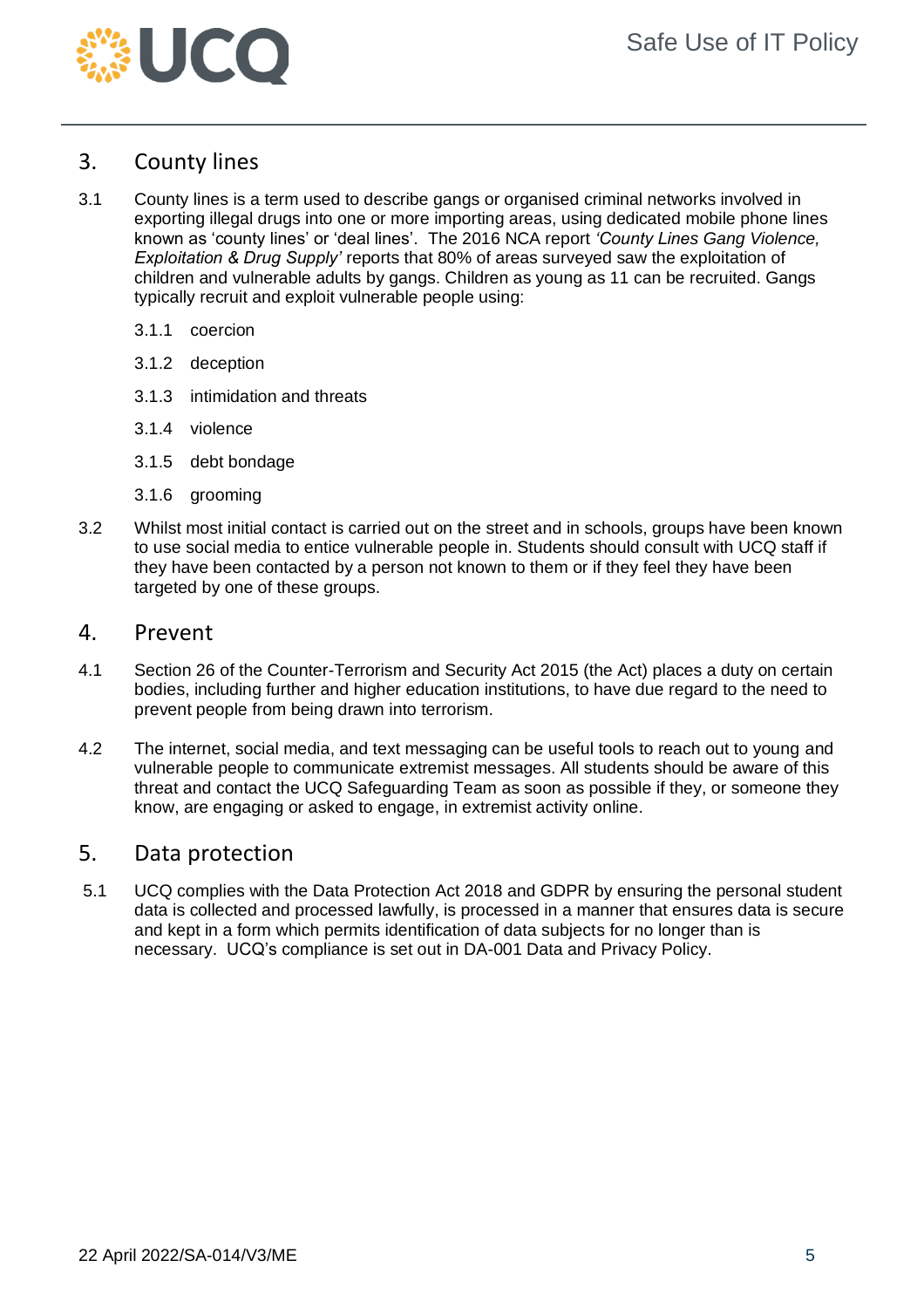

## <span id="page-5-0"></span>6. Using UCQ IT facilities

#### **6.1 When using UCQ IT facilities, students must:**

- 6.1.1 Set their password so it is strong: a minimum of eight characters in length and consists of a mixture of alpha-numeric (letters and numbers) characters. Passwords should not be set to names or words which would be easy for someone to guess. The stronger the password, the more protected the user is from hackers and malicious software.
- 6.1.2 Change their password regularly, at least twice a year and more often if possible.
- 6.1.3 Contact the IT Manager immediately if a virus is detected on any UCQ computer equipment. Telephone: on 0191 275 5015 or Email: [guy.parkin@ucq.ac.uk](mailto:guy.parkin@ucq.ac.uk)
- 6.1.4 Respect, and not attempt to bypass, security in place on the computer systems. Accessing, copying, removing or otherwise altering other people's work, or attempting to alter the settings of computers is not acceptable use of the equipment.

#### **6.2 When using UCQ IT facilities, students must not:**

- 6.2.1 Disclose their passwords to others or use passwords intended for the use of others.
- 6.2.2 Store, install, or attempt to install, programmes of any type on to a UCQ device .
- 6.2.3 Use any utility programs or software that can monitor system activity.
- 6.2.4 Damage, disable or otherwise harm the operation of computers, or intentionally waste limited resources. Do not deliberately attempt unauthorised access to networked facilities or services. Do not introduce data-interception, password-detecting or similar software or devices to the device or network.
- 6.2.5 Use the network for commercial purposes, e.g. buying or selling goods.
- 6.2.6 Use the network to harass, harm, offend or insult others.
- 6.2.7 Play any computer games.
- 6.2.8 Use the network on site unless they are logged on using the UCQ Student Wifi system.
- 6.2.9 Connect any hardware devices to the UCQ network without staff approval.
- 6.2.10 Create or transmit of any offensive, obscene or indecent images
- 6.2.11 Create or transmit any material which is subsequently used to facilitate harassment, bullying and/or victimisation or promote discrimination of any kind.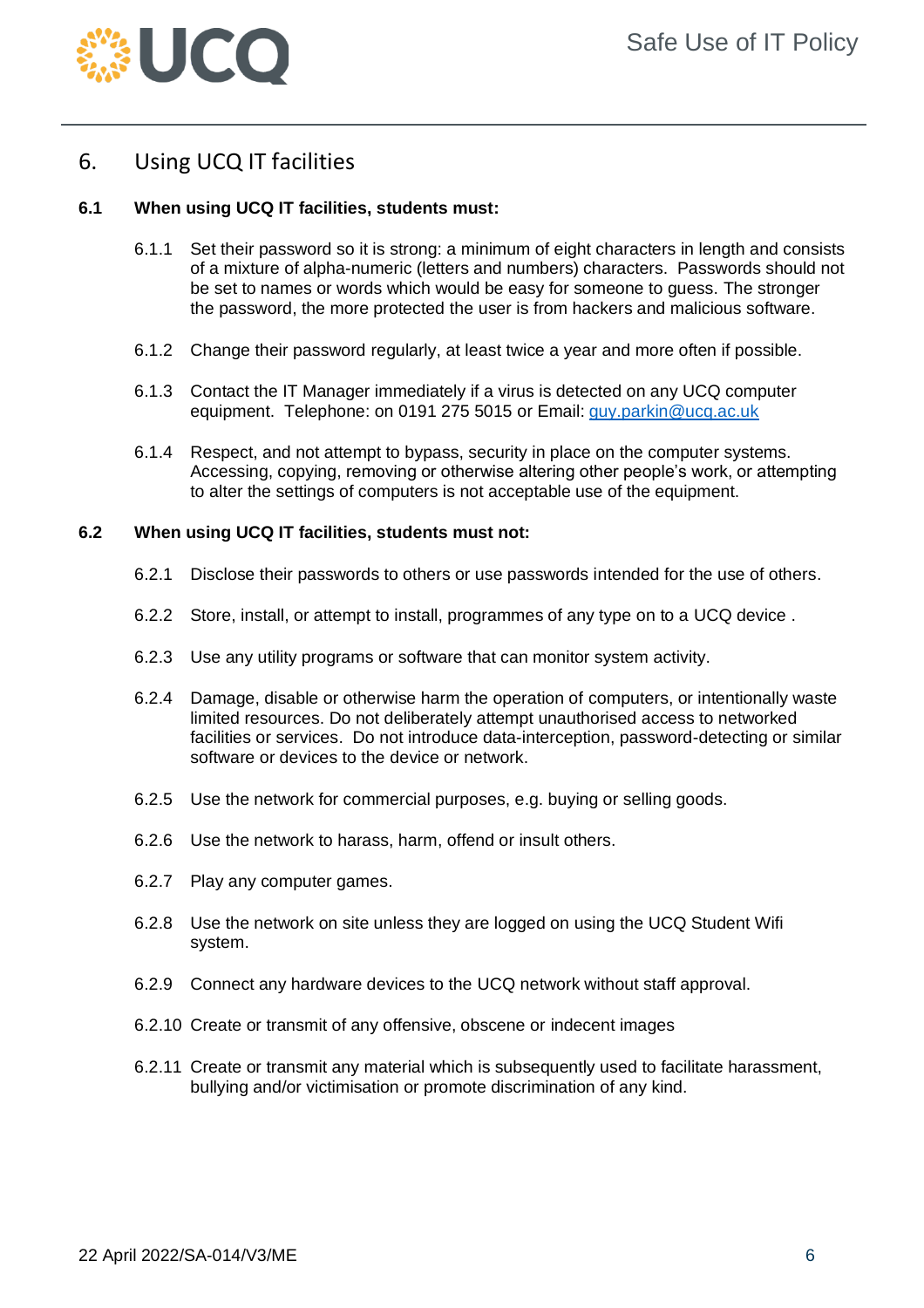

## <span id="page-6-0"></span>7. Internet usage

#### **7.1 Students must:**

- 7.1.1 Access the internet only for study purposes or for UCQ authorised activities.
- 7.1.2 Respect the work and ownership rights of people outside UCQ, as well as students and staff. This includes abiding by copyright laws.

#### **7.2 Students must not:**

- 7.2.1 Use the internet to obtain, download, send, print, and display or otherwise transmit or gain access to materials which are unlawful, obscene or abusive. Do not access or use materials that would bring UCQ into disrepute.
- 7.2.2 Use the internet to access material that is extremist, or which has the potential to radicalise themselves or others.
- 7.2.3 Engage in online chat activities .
- 7.2.4 Use the internet in class without their Tutor's prior permission.
- 7.2.5 Download Audio or Video files without their Tutor's permission.

#### <span id="page-6-1"></span>8. E-mail usage

#### **8.1 Students must:**

8.1.1 Report to their Tutor any unpleasant material or messages. Such reports will be treated confidentially and will help protect students.

#### **8.2 Students must not:**

- 8.2.1 Give personal information such as address or telephone number to those who make contact through electronic mail.
- 8.2.2 Use any personal laptops or other devices (using the UCQ network) except in the designated areas whilst complying with the security recommendations of UCQ.

### <span id="page-6-2"></span>9. Social media usage

#### **9.1 Social media is a useful tool; however students must be aware of the risks to protect themselves and their data. Students must:**

- 9.1.1 Assume everything online is permanent and effectively public.
- 9.1.2 Make sure they consider who might see anything that is posted.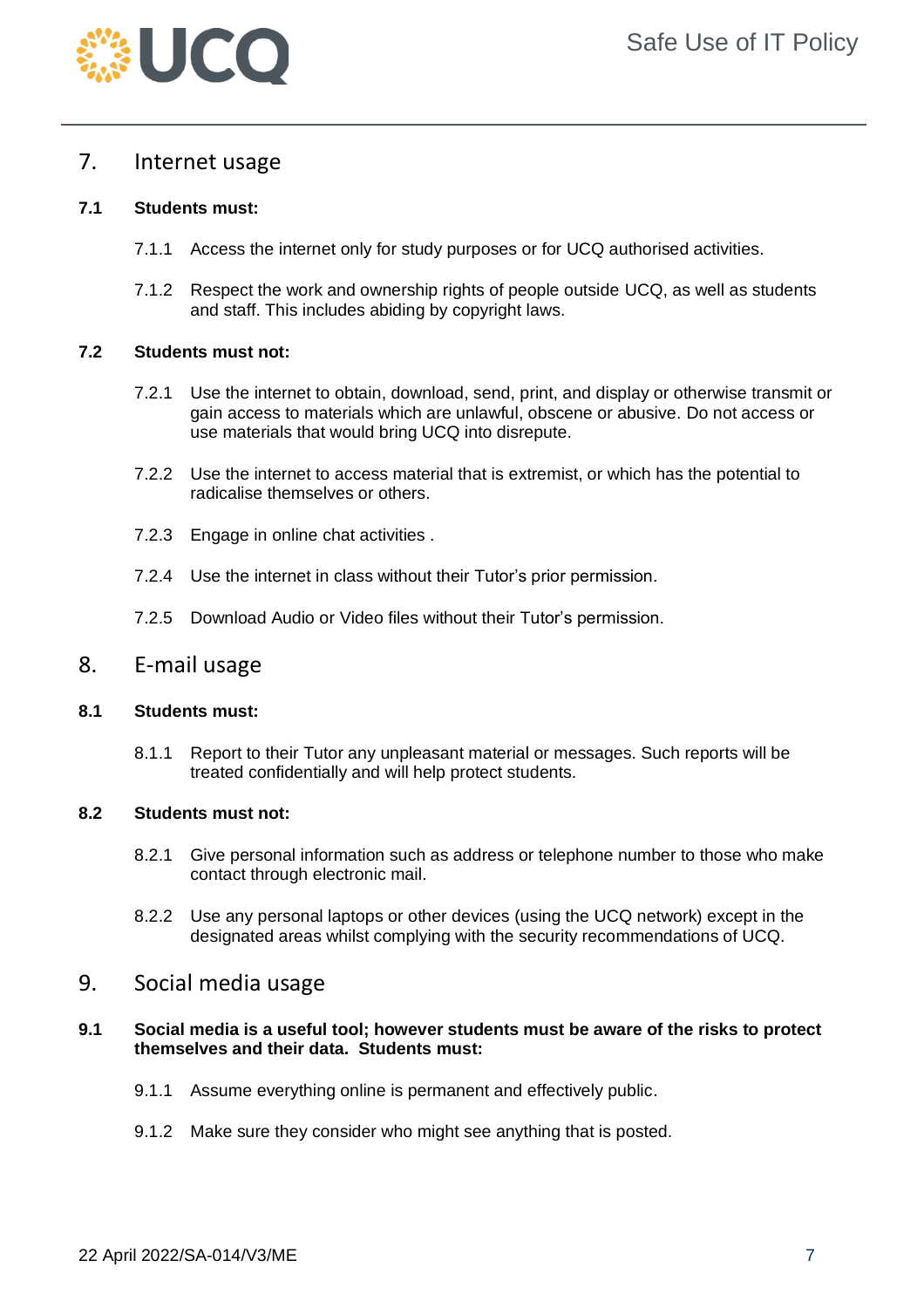

- 9.1.3 Write appropriately for their expected audience.
- 9.1.4 Make all staff/student online interactions meaningful and professional.
- 9.1.5 Take responsibility for what they post or distribute online and specifically consider safety and reputation.
- 9.1.6 Use the internet positively for communication, collaboration and learning.
- 9.1.7 Use and maintain privacy settings to protect personal information but do not rely on them solely to protect themselves.

#### **9.2 Students must not:**

- 9.2.1 Post anything which might damage their own or UCQ's reputation.
- 9.2.2 Redistribute any material which may harm others in any way.
- 9.2.3 Use the internet to form, or attempt to form, any relationship which would be otherwise inappropriate.
- 9.2.4 Create an online environment which invites others to post harmful content.
- 9.2.5 Post without thinking or considering the safeguarding risks.

### <span id="page-7-0"></span>10. Information security

#### **10.1 Students must:**

- 10.1.1 Get permission from the UCQ IT Manager before storing personal details on any UCQ computer.
- 10.1.2 Be aware that student work (other than emails) may be backed up and archived.
- 10.1.3 Be aware that UCQ is required to monitor and log user activity on all networked computer systems.

#### **10.2 Students must not:**

- 10.2.1 Corrupt or destroy other users' data.
- 10.2.2 Violate the privacy of other users.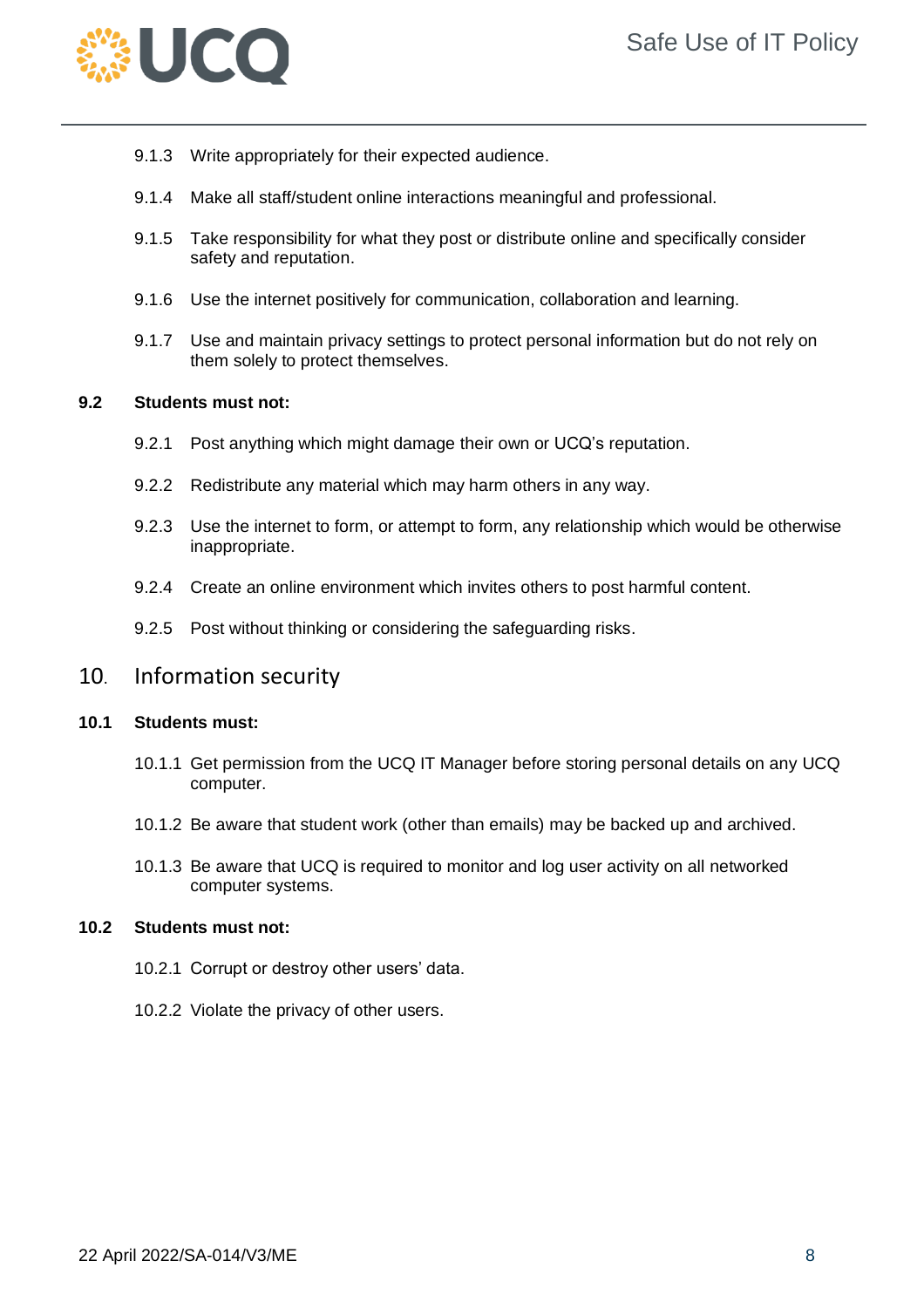

## <span id="page-8-0"></span>11. Sanctions

- 11.1 The breaking of these rules will result in withdrawal of access to UCQ's information computer technology resources.
- 11.2 Additional action may be taken by UCQ in line with existing practice regarding inappropriate behaviour. For serious violations, the UCQ disciplinary procedures will be implemented.
- 11.3 UCQ reserves the right to examine or delete any files that may be held on its computer systems or to monitor any internet sites visited.
- 11.4 Students must report to their tutor any security breaches. Such reports will be treated confidentially.
- 11.5 The UCQ IT Manager will lock student user accounts immediately after instructed to do so by a member of staff or if a virus is reported by the virus checking software. The student's Tutor will be contacted and the account will remain locked until the Tutor, having spoken to the student, instructs the IT Manager in writing to re-instate the account.

## <span id="page-8-1"></span>12. Monitoring

- 12.1 UCQ has software and systems in place to record all internet usage.
- 12.2 UCQ reserves the right to monitor/record usage at any time. No UCQ authorised user of the internet should have any expectation of privacy as to his or her internet usage.
- 12.3 The UCQ IT Manager will regularly monitor this policy in consultation with the Senior Leadership Team.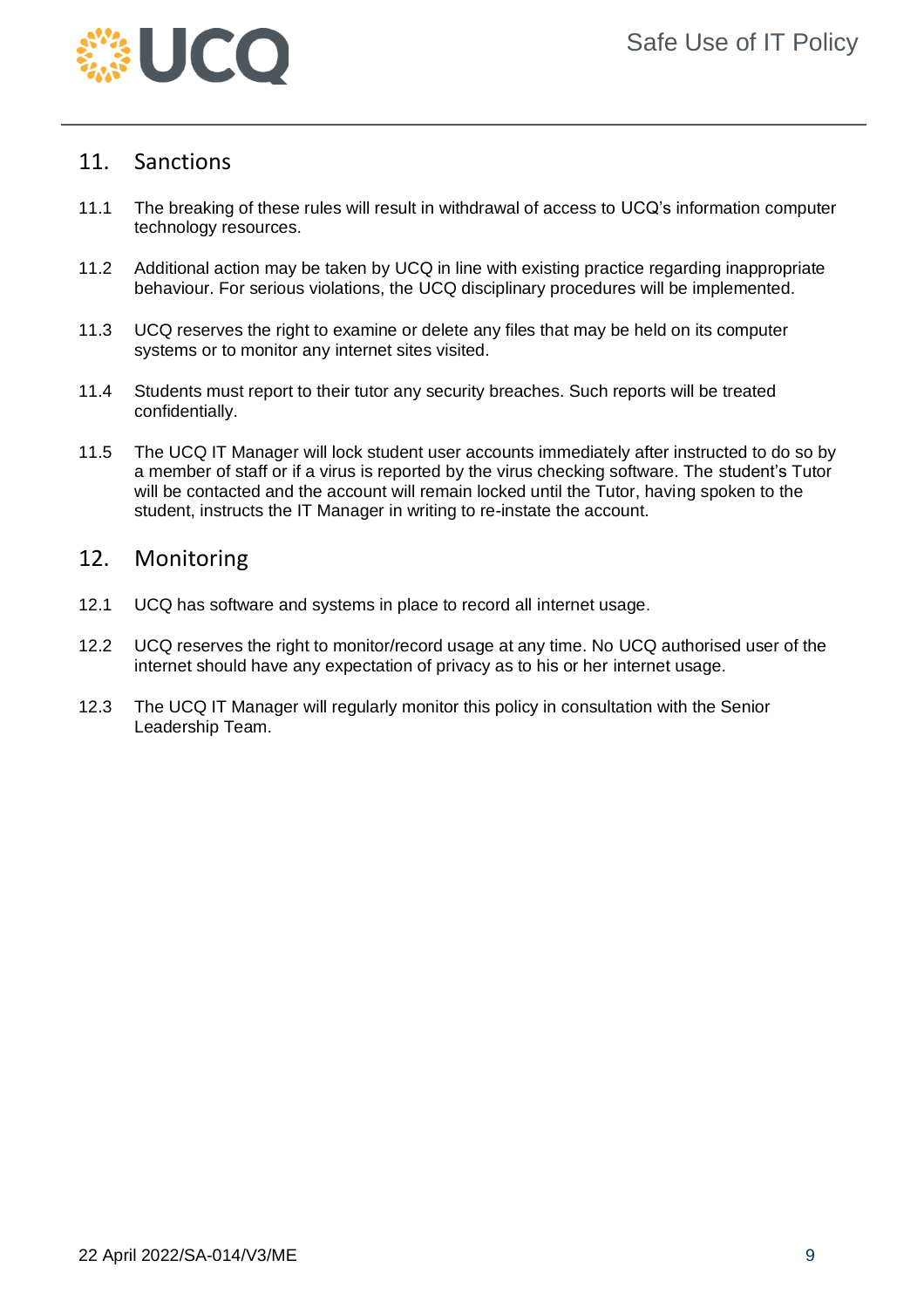

## <span id="page-9-0"></span>13. Initial equalities impact assessment

|                              | <b>Department:</b>                                                                                                | <b>Completed by:</b>         |                                                                                                                                                         |                                             | Date of initial assessment:                                                 |  |  |  |
|------------------------------|-------------------------------------------------------------------------------------------------------------------|------------------------------|---------------------------------------------------------------------------------------------------------------------------------------------------------|---------------------------------------------|-----------------------------------------------------------------------------|--|--|--|
| All                          |                                                                                                                   |                              |                                                                                                                                                         | Tara Henderson, Head of Policy & Governance | 19/01/2021                                                                  |  |  |  |
|                              | Area to be assessed:                                                                                              |                              |                                                                                                                                                         | SA-014 Safe Use of IT Policy                |                                                                             |  |  |  |
|                              | <b>Existing or new policy/procedure:</b>                                                                          |                              | Existing<br>What evidence has been used to inform the assessment and policy? (please list only)                                                         |                                             |                                                                             |  |  |  |
|                              |                                                                                                                   |                              |                                                                                                                                                         |                                             |                                                                             |  |  |  |
|                              | <b>External guidance and requirements:</b>                                                                        |                              |                                                                                                                                                         |                                             |                                                                             |  |  |  |
| ➤                            | Office for Students Conditions of Registration - Prevent in HE                                                    |                              |                                                                                                                                                         |                                             |                                                                             |  |  |  |
| ➤                            | Counter-Terrorism and Security Act 2015                                                                           |                              |                                                                                                                                                         |                                             |                                                                             |  |  |  |
| ➤                            | Data Protection Act 2018 and GDPR                                                                                 |                              |                                                                                                                                                         |                                             |                                                                             |  |  |  |
| ➤                            | 2016 NCA Report 'County Lines Gang Violence, Exploitation and Drug Supply'<br>Internal guidance and requirements: |                              |                                                                                                                                                         |                                             |                                                                             |  |  |  |
| ➤                            | Consultation with IT Manager and Quality Manager                                                                  |                              |                                                                                                                                                         |                                             |                                                                             |  |  |  |
|                              | $\triangleright$ DA-001 Data and Privacy Policy                                                                   |                              |                                                                                                                                                         |                                             |                                                                             |  |  |  |
|                              | $\triangleright$ SA-001 Safeguarding Policy                                                                       |                              |                                                                                                                                                         |                                             |                                                                             |  |  |  |
|                              |                                                                                                                   |                              |                                                                                                                                                         |                                             |                                                                             |  |  |  |
|                              | 1. Describe the aims,                                                                                             |                              |                                                                                                                                                         |                                             | UCQ fully recognise their responsibilities to safeguard all students and is |  |  |  |
|                              | objectives or purpose of                                                                                          |                              |                                                                                                                                                         |                                             |                                                                             |  |  |  |
|                              | the policy/procedure                                                                                              |                              | committed to providing a safe environment for study and work, including a<br>safe online environment. UCQ will do all it can to make students and staff |                                             |                                                                             |  |  |  |
|                              |                                                                                                                   |                              | stay safe online and to satisfy its wider duty of care. This policy                                                                                     |                                             |                                                                             |  |  |  |
|                              |                                                                                                                   |                              | encompasses both online safety and acceptable use of IT.                                                                                                |                                             |                                                                             |  |  |  |
| 2. Which                     |                                                                                                                   |                              | Primarily students, however staff can also benefit from this policy.                                                                                    |                                             |                                                                             |  |  |  |
|                              | stakeholders/groups                                                                                               |                              |                                                                                                                                                         |                                             |                                                                             |  |  |  |
|                              | are intended to benefit                                                                                           |                              |                                                                                                                                                         |                                             |                                                                             |  |  |  |
| from this                    |                                                                                                                   |                              |                                                                                                                                                         |                                             |                                                                             |  |  |  |
|                              | policy/procedure?                                                                                                 |                              |                                                                                                                                                         |                                             |                                                                             |  |  |  |
| The Equality Act 2010        |                                                                                                                   | 3. Could the                 |                                                                                                                                                         | 4. Briefly explain                          | 5. If there is a                                                            |  |  |  |
|                              |                                                                                                                   |                              |                                                                                                                                                         |                                             |                                                                             |  |  |  |
|                              | requires public bodies                                                                                            |                              | policy/procedure have a                                                                                                                                 | how the                                     | disproportionately                                                          |  |  |  |
|                              | to have 'due regard' to                                                                                           | disproportionately           |                                                                                                                                                         | policy/procedure                            | negative impact on                                                          |  |  |  |
|                              | the need to:-                                                                                                     | negative effect impact       |                                                                                                                                                         | furthers or prevents                        | any protected                                                               |  |  |  |
|                              | (1) Eliminate unlawful                                                                                            |                              | in terms of the aims set                                                                                                                                | the aims set out in                         | characteristics, can it                                                     |  |  |  |
|                              | discrimination,                                                                                                   | out in $(1)$ to $(3)$ of the |                                                                                                                                                         | $(1)$ to $(3)$ .                            | be justified on the                                                         |  |  |  |
|                              | harassment and                                                                                                    | Act on any of the            |                                                                                                                                                         |                                             | grounds of promoting                                                        |  |  |  |
|                              | victimization                                                                                                     | protected                    |                                                                                                                                                         |                                             | equality or any other                                                       |  |  |  |
|                              | (2) Advance equality of                                                                                           | characteristics?:-           |                                                                                                                                                         |                                             | reason? If yes, please                                                      |  |  |  |
|                              | opportunity between                                                                                               | <b>High</b>                  |                                                                                                                                                         |                                             | explain.                                                                    |  |  |  |
|                              | different groups; and                                                                                             | <b>Medium</b>                |                                                                                                                                                         |                                             |                                                                             |  |  |  |
|                              | (3) Foster good relations                                                                                         | Low                          |                                                                                                                                                         |                                             |                                                                             |  |  |  |
|                              | between different                                                                                                 | No effect                    |                                                                                                                                                         |                                             |                                                                             |  |  |  |
|                              | groups                                                                                                            |                              |                                                                                                                                                         |                                             |                                                                             |  |  |  |
|                              | Age                                                                                                               | No effect                    |                                                                                                                                                         | Not applicable                              | Not applicable                                                              |  |  |  |
|                              | <b>Disability</b>                                                                                                 | No effect                    |                                                                                                                                                         | Not applicable                              | Not applicable                                                              |  |  |  |
|                              | Gender                                                                                                            | No effect                    |                                                                                                                                                         | Not applicable                              | Not applicable                                                              |  |  |  |
|                              | Gender                                                                                                            | No effect                    |                                                                                                                                                         | Not applicable                              | Not applicable                                                              |  |  |  |
|                              | reassignment                                                                                                      |                              |                                                                                                                                                         |                                             |                                                                             |  |  |  |
|                              | <b>Marriage and</b>                                                                                               | No effect                    |                                                                                                                                                         | Not applicable                              | Not applicable                                                              |  |  |  |
|                              | <b>Civil Partnership</b>                                                                                          |                              |                                                                                                                                                         |                                             |                                                                             |  |  |  |
|                              | <b>Pregnancy and</b>                                                                                              | No effect                    |                                                                                                                                                         | Not applicable                              | Not applicable                                                              |  |  |  |
| characteristics<br>Protected | <b>Maternity</b><br>Race                                                                                          | No effect                    |                                                                                                                                                         | Not applicable                              | Not applicable                                                              |  |  |  |

**Race** Note Note Not applicable Not applicable **Religion or Belief** No effect Not applicable Not applicable